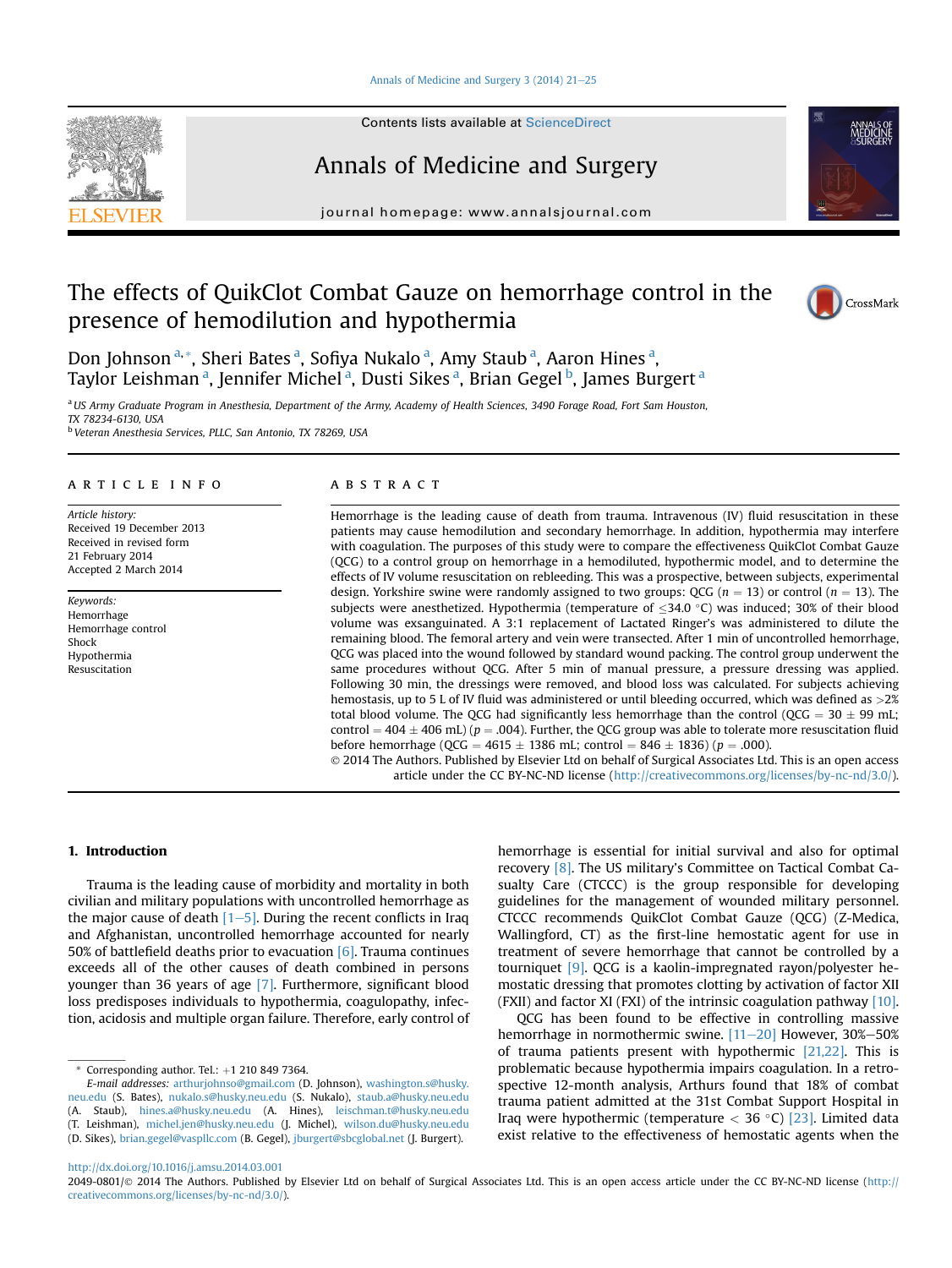patient is hypothermic. Gegel and colleagues investigated the effectiveness of QCG in a hypothermic, porcine model and found that the agent was effective compared to a standard pressure dressing control [\[24\].](#page-4-0)

Trauma and shock with systemic hypoperfusion are probably responsible for the development of coagulopathy [\[7\].](#page-3-0) Acidosis is a common occurrence in trauma leading to impairment of the function of plasma proteases and to an increased degradation of fibrinogen [\[7\].](#page-3-0) Furthermore, fluid resuscitation may dilute the clotting factors [\[7\];](#page-3-0) therefore, hemodilution may influence the effectiveness of hemostatic agents. According to Brohi, coagulopathy is common in trauma patients and is augmented by hypothermia and hemodilution because of large amounts of IV fluid administration [\[25\].](#page-4-0) Investigators have found several hemostatic agents are effective in hemorrhage control but often fail following IV crystalloid resuscitation. The failure may result from hemodilution or an increase in blood pressure or a combination [\[2,3\].](#page-3-0) Few studies have investigated the effectiveness of hemostatic agents, specifically QCG in a hemodiluted or volume resuscitated state. In two separate studies, Johnson and colleagues found that QCG was effective in a resuscitated and hemodiluted state, but they did not examine the additional effects of hypothermia [\[10,29\]](#page-3-0). Subsequently, Gegel and colleagues found that QCG was effective not only in hypothermia but also after IV resuscitation with 5 L of crystalloid fluid. However, these researchers did not investigate the effects of prior hemodilution. The clot had already formed when resuscitation fluid was administered and may not accurately reflect the effects of QCG in the presence of hemodilution [\[24\].](#page-4-0)

The purposes of this study were to compare the effectiveness QCG to a control group on hemorrhage in a hemodiluted, hypothermic model, and to determine the amount of IV volume resuscitation on rebleeding. Specifically, this study was guided by the following research questions:

- 1. Is there a significant difference between QCG and control groups on hemorrhage in a porcine model of prior hemodilution and hypothermia?
- 2. Is there a significant difference in the amount of IV crystalloid fluid administration before rebleeding between QCG and control occurs in a model of prior hemodilution and hypothermia?

# 2. Methods

This study was a prospective, between subjects, experimental design using a porcine model. The protocol was approved by the Institutional Animal Care and Use Committee (IACUC) that has a Public Health Service assurance number of A3345-01. All of the investigators completed the required Collaborative Institutional Training Initiative (CITI) animal care use modules. Furthermore, the animals received care in compliance with the Animal Welfare Act [\[26\]](#page-4-0). The determination of effect size for this experiment was based upon previous work Gegel and Johnson [\[11,19,24\]](#page-3-0) Using data reported in those studies, the investigators calculated a large effect size of 0.6. Using an effect size of 0.6, a power of 0.80, and an alpha of 0.05, the researchers determined that 26 swine were needed for the study. The investigators used a computer randomized number generator to assign Yorkshire swine to either the QCG Group  $(n = 13)$  or the Control Group  $(n = 13)$ . The mean weight of the swine was 70 kg (69.7  $\pm$  8.2 in QCG group; 72  $\pm$  11 in the control group), which represents the average weight of the US Army soldier [\[27\]](#page-4-0). This study was conducted in 5 phases: induction/stabilization; exsanguination; hypothermia\hemodilution; hemorrhage; and fluid resuscitation.

#### 2.1. Induction/stabilization

The induction phase was initiated with an intramuscular injection of ketamine (20 mg/kg) and atropine (0.04 mg/kg). Subjects were placed supine on a litter followed by inhalation induction of isoflurane  $(4\% - 5\%)$ . Following endotracheal intubation, the investigators inserted a peripheral IV catheter, and the isoflurane concentration was maintained between 1% and 2% for remainder of the experiment. The swine were ventilated with a Narkomed 2B anesthesia machine (Dräger, Telford, PA). Heart rate, electrocardiography, blood pressure, oxygen saturation, end-tidal carbon dioxide, and rectal temperature were continuously monitored throughout the experiment.

The left carotid artery was cannulated with a 20 gauge catheter using a cut-down technique. The arterial line was attached to a hemodynamic monitoring system (Hewlett Packard, Palo Alto, CA) for continuous monitoring of the arterial blood pressures. A central venous catheter was inserted in the subclavian vein using the modified Seldinger technique. The NPO fluid deficit was calculated using the Holliday-Segar formula, and the swine had replacement of the deficit with 0.9% normal saline. Activated clotting time (ACT) test, a common test to rule out preexisting coagulopathy, was used to screen all subjects.

### 2.2. Exsanguination/hypothermia/hemodilution phase

After the NPO deficit was replaced, 30% of the animal's blood volume was exsanguinated by gravity from the central line. Swine have the same volume of blood as humans (70 mL per kg); therefore, a pig that weighs 70 kg has 4900 mL of blood. Thirty percent of that volume is 1470 mL. A 3:1 replacement of Lactated Ringer's was administered to dilute the remaining blood. Hypothermia (temperature of  $\leq$ 34.0 °C) was induced by three methods: a cooling blanket, ice packs, and cold isopropyl alcohol spray. During this cooling period, the investigators created a complex groin injury, as described by Alam, to simulate a penetrating inguinal wound [\[4,28\].](#page-3-0) The subjects were kept hypothermic for 10 min and stabilized for 30 min.

## 2.3. Hemorrhage phase

Following the 30 min stabilization period and 10 min of hypothermia, the investigators transected the femoral artery and vein. The swine were allowed to bleed for 1 min simulating the response time of a battlefield health care provider. Blood was collected through the use of  $4'' \times 4''$  gauze, absorbent pads placed underneath the animals, and by suction tip catheter placed in the distal portion of the wound per manufacturer's guidelines. After 1 min of uncontrolled hemorrhage, the investigators applied proximal pressure to the transected femoral vessels, and  $4'' \times 4''$  gauze was used to blot the blood from the wound. QCG was inserted into the wound making direct contact with the transected vessels. An overlying layer of petroleum gauze was applied to prevent adhesion of QCG to wound packing materials allowing for later dressing removal. Standard wound packing, using roller gauze (Covidien, Mansfield, MA.), was placed on top of the petroleum gauze layer until the wound cavity was filled. The control group received proximal pressure and the standard wound packing. Firm manual pressure of 25 pounds per square inch was applied for 5 min to the injury site as measured by a TIF electronic scale (Thermal Industries of Florida, Owaonna, MN) to both groups. The scale was placed between the litter and operating room table and zeroed in accordance with manufacturer's instructions. The rationale of using the TIF scale was so that consistent pressure could be applied and consistency between the swine could be maintained Five hundred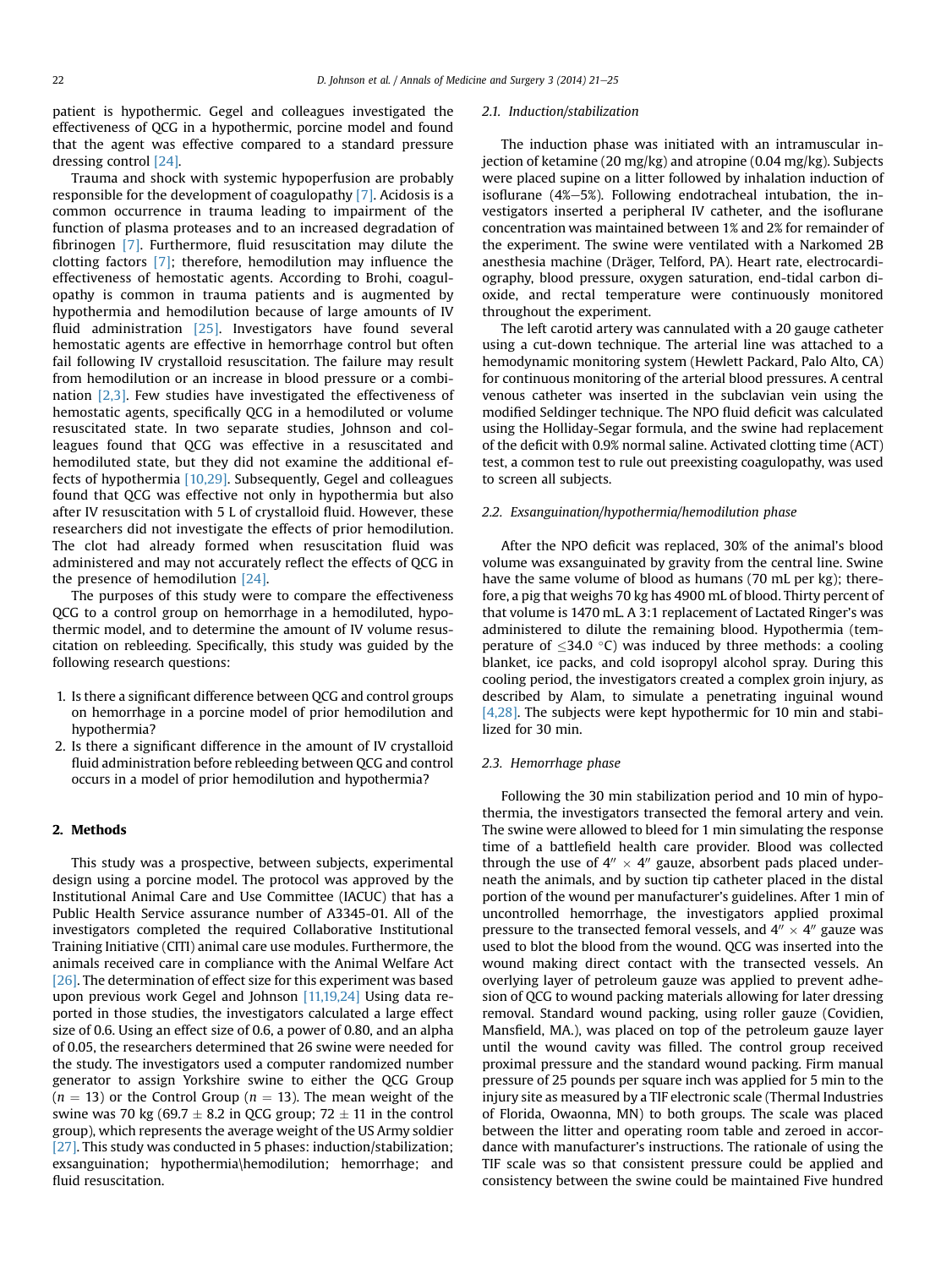Table 1 Pre-interventional data.

| Group   | Weight in kg               | ACT                        | Hours NPO             | NPO deficit in mL           | Blood volume in mL           |
|---------|----------------------------|----------------------------|-----------------------|-----------------------------|------------------------------|
| OCG     | $69.7 \pm 8.2$ (60.9–86.4) | $111.2 \pm 16.9$ (69-138)  | $9.4 \pm 1.4(8 - 13)$ | $1045 \pm 170 (814 - 1442)$ | $4796 \pm 690$ (3500-6045)   |
| Control | $72 \pm 11(45.5 - 91.4)$   | $107.6 \pm 15.3(79 - 137)$ | $10.4 \pm 1.7(8-13)$  | $1158 \pm 168$ (898-1451)   | $5042 \pm 771 (3182 - 6395)$ |

mL of 6% hetastarch (Hospira, Inc., Lake Forest, IL) was administered to all subjects in accordance with current CTCCC recommendations. After 5 min of direct manual pressure, the investigators applied a 10 pound sandbag to the wound for an additional 30 min. The rationale for using a 10 pound sandbag was to simulate a pressure dressing. A sandbag would not be used on the battlefield, however, was used to maintain consistent pressure on the wounds of all subjects. After 35 min of pressure on the wound (5 min manual pressure plus 30 min with the sandbag), the standard pressure dressing was carefully removed with the goal of keeping the clot intact. Bleeding was observed. Hemostasis was operationally defined as clot formation with oozing of  $\leq$ 2% of the animal's total blood volume over a 5 min period (approximately 100 mL in a 70 kg swine). Blood loss was measured over 2 time periods: the initial injury to intervention and after the intervention and removal of the dressings. Blood loss was calculated by weighing the dressings, absorbent pads, and the blood suctioned from the distal portion of the wound.

### 2.4. High-volume crystalloid infusion phase

For the swine achieving hemostasis, the clot was further challenged with 5 L of IV crystalloid solution rapidly administered through the central venous catheter over 5 min. If rebleeding occurred during crystalloid infusion, the amount of IV fluid administered was determined, and the experiment was terminated. Hemorrhage was again observed for 5 min. If hemorrhage occurred or did not occur after 5 min, the study was terminated. It was expected to have some oozing of blood; therefore, hemorrhage was operationally defined as >2% total blood volume.

## 3. Results

There were no statistically significant differences in preintervention data between the groups relative to ACTs, body weights, core body temperatures, amount of 1 min hemorrhage, arterial blood pressures, pulse, MAP, blood volume, amount of NPO fluid deficit, amount of fluid resuscitation, or the amount of initial hemorrhage ( $p = .376$ ). These results indicate the groups were equivalent on all these pre-intervention parameters. The ACT was within normal limits for all subjects. (See Tables 1 and 2 for a summary of selected pre-interventional data. Results are reported in means and standard deviations. In the parentheses are the ranges for each parameter).

A multivariate analysis of variance (MANOVA), Wilk's Lambda, determined there were significant differences in hemorrhage over a 5 min period and the amount of resuscitation fluid administered before rebleeding occurred ( $p = .001$ ). A post-hoc Least Significant Difference (LSD) was used to determine where the significant

| Pre-interventional data continued. |  |
|------------------------------------|--|

Table 2

differences were. The amount of hemorrhage in the QCG  $(M = 30 \pm 99)$ ; range from 0 to 360 mL) was significantly less compared to the control ( $M = 404 \pm 406$ ; range from 0 to 1040 mL)  $(p = .004)$ . Eleven of the 13 GCG swine had hemostasis compared to 4 of the 13 in the control group. A chi-square test indicated that the QCG group had significant less failures than the control group  $(p = 0.018)$ . Also, the amount of resuscitation fluid administered before rebleeding was significantly more in the QCG group  $(M = 4115 \pm 1387 \text{ mL}$ ; range from 0 to 5000 mL) compared to the control group ( $M = 846 \pm 1864$  mL; range 0-5000 mL) ( $p = .001$ ). (See [Table 3](#page-3-0) for a summary).

### 4. Discussion

QCG is currently used by the US military and in many civilian sectors for management of massive hemorrhage in trauma casualties. The CTCCC recommends QCG as the first-line hemostatic agent for use in treatment of severe hemorrhage [\[9\].](#page-3-0) The findings of this study support that recommendation. Further, the results support the investigators' previous research that QCG is effective in a hypothermic, resuscitated model [\[23\]](#page-4-0). In addition, QCG is used by civilians as well as the military, and results of this study indicates it can be used in treatment of severe hemorrhage that cannot be controlled by a tourniquet regardless of the cause of the injury: gunshot, knife, or car accident. The cost of QCG is competitive and ranges from \$30.00 to \$48.00.

Clinicians and researchers have emphasized the metabolic benefit of replenishing the oxygen debt with volume resuscitation accumulated during hemorrhage [\[23,29\]](#page-4-0). However, these benefits must be weighed against the deleterious effects of rebleeding. Continuing hemorrhage associated with rebleeding results in increased complications, morbidity and mortality [\[1,2,30,31\].](#page-3-0) Therefore, the US military and the CTCCC advocate permissive hypotension. Specifically, the use of low-volume resuscitation in trauma casualties until definitive hemorrhage control is achieved [\[9\]](#page-3-0). In previous studies, the investigators of this study found that QCG produced a more robust clot maintaining hemorrhage control during fluid resuscitation and with hemodilution [\[11,19,32\].](#page-3-0) This study adds to a limited body of knowledge on the efficacy of hemostatic agents and compliments previous investigations relative to the use of QCG. This study suggests that QCG is more effective at hemorrhage control allowing more intravenous volume resuscitation to be administered before rebleeding compared to a standard pressure dressing in a porcine model of prior hemodilution and hypothermia. This study not only compliments previous findings relative to the use of QCG but adds to the body of knowledge in that the agent is more effective than a standard pressure dressing in prior hemodilution and hypothermia. The findings also suggest that when QCG is used, the clinician has more latitude with fluid

| Group      | 30% Exsanguination in mL     | Replacement in mL            | Amount of 1 minute<br>hemorrhage in mL | Temperature at hemorrhage<br>in degrees Celsius |
|------------|------------------------------|------------------------------|----------------------------------------|-------------------------------------------------|
| <b>OCG</b> | $1469 \pm 170 (1279 - 1814)$ | $4321 \pm 616 (3179 - 5441)$ | $794 \pm 396$ (271-1440)               | $32.9 \pm 0.70$ (32-34)                         |
| Control    | $1512 \pm 231 (955 - 1919)$  | $4537 \pm 694 (2864 - 5756)$ | $1042 \pm 562 (288 - 2260)$            | $33.5 \pm 0.36$ (32–34)                         |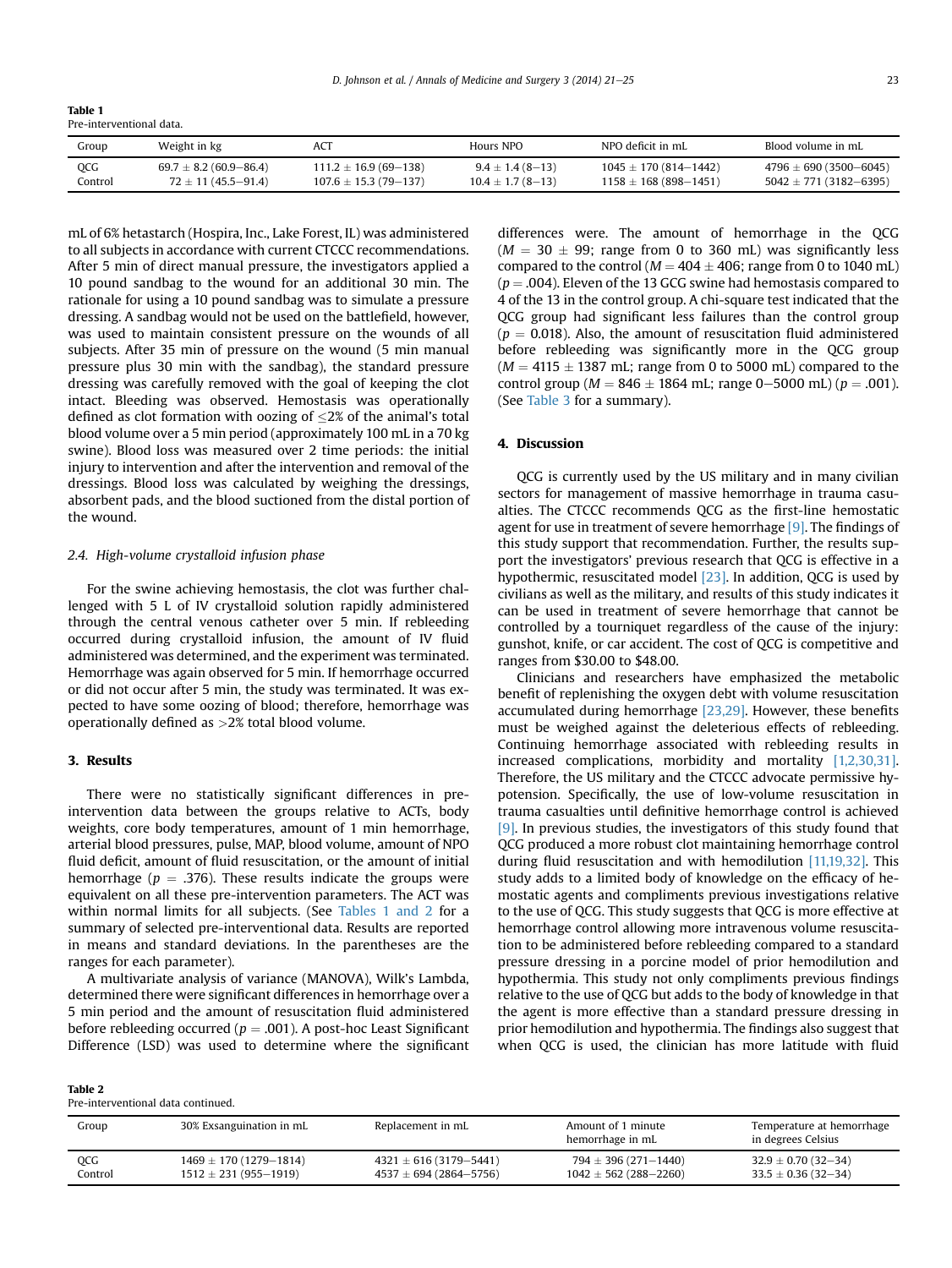#### <span id="page-3-0"></span>Table 3 Summary of findings.

| Group   | Amount of<br>hemorrhage in mL                | Number and percent<br>with hemostasis | p Values relative to hemorrhage                                    | <i>p</i> Values relative to hemostasis                             |
|---------|----------------------------------------------|---------------------------------------|--------------------------------------------------------------------|--------------------------------------------------------------------|
| QCG     | $30 \pm 99$ ; range<br>from 0 to 360 mL      | 11 out 13 (84.6% success)             | $(p = 0.001)^*$ The QCG group<br>had significantly less hemorrhage | $(p = 0.018)^*$ QCG had significantly<br>less failures compared to |
| Control | $404 \pm 406$ ; range<br>from 0 to $1040$ mL | 4 out 13 (30.8% success)              | than the control group.                                            | the control group.                                                 |

\*Significant at the 0.05.

#### Table 4

The ideal qualities of pre-hospital hemostatic agents.

- 1. The ability to rapidly stop large vessel arterial and venous bleeding within 2 min through a pool of blood.
- 2. No requirement for mixing or pre-application preparation.
- 3. Simplicity of application by wounded victim, buddy or medic.
- 4. Light weight and durable.
- 5. Long shelf life greater than 2 years in extreme environments.
- 6. Safe to use with no risk of injury to tissues or transmission of infection.
- 7. Inexpensive.

resuscitation. Specifically, those treated with QCG could tolerate more fluid compared to a control before rebleeding occurred. The study has some limitations. The study had a relatively small sample size and should be replicated with a larger sample size, and the investigators were not blinded to group assignment. The research was implemented with a swine model and may not be generalizable to humans; however, the swine are similar in anatomy and physiology to humans [\[33\]](#page-4-0).

Pusateri outlined the ideal qualities of hemostatic agents for civilian and military use (See Table 4) [\[34\]](#page-4-0). QCG meets each of one of these criteria. Specifically, QCG is effective at hemorrhage control. It is packaged for immediate use in a waterproof vacuumsealed pouch allowing it to be carried and deployed easily by physicians, nurses, medics, and ordinary citizens in emergency situations. In addition, QCG is approved by the FDA with a long shelf life of 3 years. There are no reports of serious side effects, exothermic reactions, or emboli formation [13,34,35]. Last, the cost for QCG is relatively inexpensive and comparable to other hemostatic agents marketed in the US [9]. Based on this study and the criteria outlined by Pusateri, QCG is an effective hemostatic agent for use in trauma management.

#### Conflicts of interest statement

None of the authors have any financial and personal relationships with QuikClot Combat Gauze (Z-Medica, Wallingford, CT).

#### Funding source

This study was funded by TriService Nursing Research Program (TSNRP).

#### Author involvement

All of the authors were involved in the design of the study. In addition, all authors collected and analyzed data and wrote and reviewed the manuscript.

#### References

[1] [Sauaia A, Moore FA, Moore EE, Moser KS, Brennan R, Read RA, et al. Epide](http://refhub.elsevier.com/S2049-0801(14)00025-9/sref1)[miology of trauma deaths: a reassessment. J Trauma 1995 Feb;38\(2\):185](http://refhub.elsevier.com/S2049-0801(14)00025-9/sref1)-[93.](http://refhub.elsevier.com/S2049-0801(14)00025-9/sref1) [PubMed PMID: 7869433.](http://refhub.elsevier.com/S2049-0801(14)00025-9/sref1)

- [2] [Alam HB, Burris D, DaCorta JA, Rhee P. Hemorrhage control in the battle](http://refhub.elsevier.com/S2049-0801(14)00025-9/sref2)field: [role of new hemostatic agents. Mil Med 2005 Jan;170\(1\):63](http://refhub.elsevier.com/S2049-0801(14)00025-9/sref2)-[9. PubMed](http://refhub.elsevier.com/S2049-0801(14)00025-9/sref2) [PMID: 15724857](http://refhub.elsevier.com/S2049-0801(14)00025-9/sref2).
- [3] [Alam HB, Koustova E, Rhee P. Combat casualty care research: from bench to the](http://refhub.elsevier.com/S2049-0801(14)00025-9/sref3) battlefi[eld. World J Surg 2005;29\(Suppl. 1\):S7](http://refhub.elsevier.com/S2049-0801(14)00025-9/sref3)-[11. PubMed PMID: 15815839](http://refhub.elsevier.com/S2049-0801(14)00025-9/sref3).
- [4] [Alam HB, Uy GB, Miller D, Koustova E, Hancock T, Inocencio R, et al.](http://refhub.elsevier.com/S2049-0801(14)00025-9/sref4) [Comparative analysis of hemostatic agents in a swine model of lethal groin](http://refhub.elsevier.com/S2049-0801(14)00025-9/sref4) injury. J Trauma 2003 Jun; 54(6): 1077-[82. PubMed PMID: 12813325](http://refhub.elsevier.com/S2049-0801(14)00025-9/sref4).
- [5] [Mabry RL, Holcomb JB, Baker AM, Cloonan CC, Uhorchak JM, Perkins DE, et al.](http://refhub.elsevier.com/S2049-0801(14)00025-9/sref5) [United States Army Rangers in Somalia: an analysis of combat casualties on an](http://refhub.elsevier.com/S2049-0801(14)00025-9/sref5) urban battlefi[eld. J Trauma 2000 Sep;49\(3\):515](http://refhub.elsevier.com/S2049-0801(14)00025-9/sref5)-[28. discussion 28-9. PubMed](http://refhub.elsevier.com/S2049-0801(14)00025-9/sref5) [PMID: 11003332. Epub 2000/09/26. eng](http://refhub.elsevier.com/S2049-0801(14)00025-9/sref5).
- [6] [Champion HR, Bellamy RF, Roberts CP, Leppaniemi A. A pro](http://refhub.elsevier.com/S2049-0801(14)00025-9/sref6)file of combat [injury. J Trauma 2003 May;54\(5 Suppl.\):S13](http://refhub.elsevier.com/S2049-0801(14)00025-9/sref6)-[9. PubMed PMID: 12768096.](http://refhub.elsevier.com/S2049-0801(14)00025-9/sref6) [Epub 2003/05/28. eng](http://refhub.elsevier.com/S2049-0801(14)00025-9/sref6).
- [7] [Hess JR, Brohi K, Dutton RP, Hauser CJ, Holcomb JB, Kluger Y, et al. The coa](http://refhub.elsevier.com/S2049-0801(14)00025-9/sref7)[gulopathy of trauma: a review of mechanisms. J Trauma 2008 Oct;65\(4\):748](http://refhub.elsevier.com/S2049-0801(14)00025-9/sref7)-[54. PubMed PMID: 18849786.](http://refhub.elsevier.com/S2049-0801(14)00025-9/sref7)
- [8] [Ward KR, Tiba MH, Holbert WH, Blocher CR, Draucker GT, Prof](http://refhub.elsevier.com/S2049-0801(14)00025-9/sref8)fitt EK, et al. [Comparison of a new hemostatic agent to current combat hemostatic agents](http://refhub.elsevier.com/S2049-0801(14)00025-9/sref8) [in a Swine model of lethal extremity arterial hemorrhage. J Trauma 2007](http://refhub.elsevier.com/S2049-0801(14)00025-9/sref8) [Aug;63\(2\):276](http://refhub.elsevier.com/S2049-0801(14)00025-9/sref8)-[83. discussion 83-4. PubMed PMID: 17693824.](http://refhub.elsevier.com/S2049-0801(14)00025-9/sref8)
- [9] [Care CoTCC. Tactical combat casualty care guidelines; 2012. November 30, 2013](http://refhub.elsevier.com/S2049-0801(14)00025-9/sref9).
- [10] Z-Medica. QuikClot Combat Gauze [November 30, 2013], [http://www.z](http://www.z-medica.com/healthcare/Home.aspx)[medica.com/healthcare/Home.aspx](http://www.z-medica.com/healthcare/Home.aspx); 2013.
- [11] [Johnson D, Agee S, Reed A, Gegel B, Burgert J, Gasko J, et al. The effects of](http://refhub.elsevier.com/S2049-0801(14)00025-9/sref11) [QuikClot Combat Gauze on hemorrhage control in the presence of hemo](http://refhub.elsevier.com/S2049-0801(14)00025-9/sref11)[dilution. US Army Med Dep J; 2012 Oct](http://refhub.elsevier.com/S2049-0801(14)00025-9/sref11)-[Dec:36](http://refhub.elsevier.com/S2049-0801(14)00025-9/sref11)-[9. PubMed PMID:](http://refhub.elsevier.com/S2049-0801(14)00025-9/sref11) [23007935](http://refhub.elsevier.com/S2049-0801(14)00025-9/sref11).
- [12] [Dubick MA, Kheirabadi BS. Hemostyptic wound bandages: are there any dif](http://refhub.elsevier.com/S2049-0801(14)00025-9/sref12)[ferences? Wiener klinische Wochenschrift 2010 Dec;122\(Suppl. 5\):S18.](http://refhub.elsevier.com/S2049-0801(14)00025-9/sref12) [PubMed PMID: 21598442.](http://refhub.elsevier.com/S2049-0801(14)00025-9/sref12)
- [13] [Kheirabadi BS, Mace JE, Terrazas IB, Fedyk CG, Estep JS, Dubick MA, et al.](http://refhub.elsevier.com/S2049-0801(14)00025-9/sref13) [Safety evaluation of new hemostatic agents, smectite granules, and kaolin](http://refhub.elsevier.com/S2049-0801(14)00025-9/sref13)[coated gauze in a vascular injury wound model in swine. J Trauma 2010](http://refhub.elsevier.com/S2049-0801(14)00025-9/sref13)<br>[Feb;68\(2\):269](http://refhub.elsevier.com/S2049-0801(14)00025-9/sref13)–[78. PubMed PMID: 20154537.](http://refhub.elsevier.com/S2049-0801(14)00025-9/sref13)
- [14] [Kheirabadi BS, Scherer MR, Estep JS, Dubick MA, Holcomb JB. Determination of](http://refhub.elsevier.com/S2049-0801(14)00025-9/sref14) effi[cacy of new hemostatic dressings in a model of extremity arterial hem](http://refhub.elsevier.com/S2049-0801(14)00025-9/sref14)[orrhage in swine. J Trauma 2009 Sep;67\(3\):450](http://refhub.elsevier.com/S2049-0801(14)00025-9/sref14)-[9. discussion 9-60. PubMed](http://refhub.elsevier.com/S2049-0801(14)00025-9/sref14) [PMID: 19741385.](http://refhub.elsevier.com/S2049-0801(14)00025-9/sref14)
- [15] [Kheirabadi BS, Edens JW, Terrazas IB, Estep JS, Klemcke HG, Dubick MA, et al.](http://refhub.elsevier.com/S2049-0801(14)00025-9/sref15) [Comparison of new hemostatic granules/powders with currently deployed](http://refhub.elsevier.com/S2049-0801(14)00025-9/sref15) [hemostatic products in a lethal model of extremity arterial hemorrhage in](http://refhub.elsevier.com/S2049-0801(14)00025-9/sref15) [swine. J Trauma 2009 Feb;66\(2\):316](http://refhub.elsevier.com/S2049-0801(14)00025-9/sref15)-[26. discussion 27-8. PubMed PMID:](http://refhub.elsevier.com/S2049-0801(14)00025-9/sref15) [19204503](http://refhub.elsevier.com/S2049-0801(14)00025-9/sref15).
- [16] [Arnaud F, Teranishi K, Okada T, Parreno-Sacdalan D, Hupalo D,](http://refhub.elsevier.com/S2049-0801(14)00025-9/sref16) [McNamee G, et al. Comparison of Combat Gauze and TraumaStat in two](http://refhub.elsevier.com/S2049-0801(14)00025-9/sref16) [severe groin injury models. J Surg Res 2011 Jul;169\(1\):92](http://refhub.elsevier.com/S2049-0801(14)00025-9/sref16)-[8. PubMed](http://refhub.elsevier.com/S2049-0801(14)00025-9/sref16) [PMID: 20070980](http://refhub.elsevier.com/S2049-0801(14)00025-9/sref16).
- [17] [Arnaud F, Parreno-Sadalan D, Tomori T, Delima MG, Teranishi K, Carr W, et al.](http://refhub.elsevier.com/S2049-0801(14)00025-9/sref17) [Comparison of 10 hemostatic dressings in a groin transection model in swine.](http://refhub.elsevier.com/S2049-0801(14)00025-9/sref17) [J Trauma 2009 Oct;67\(4\):848](http://refhub.elsevier.com/S2049-0801(14)00025-9/sref17)-[55. PubMed PMID: 19820595](http://refhub.elsevier.com/S2049-0801(14)00025-9/sref17)
- [18] [Schwartz RB, Reynolds BZ, Shiver SA, Lerner EB, Green](http://refhub.elsevier.com/S2049-0801(14)00025-9/sref18)field EM, Solis RA, [et al. Comparison of two packable hemostatic Gauze dressings in a porcine](http://refhub.elsevier.com/S2049-0801(14)00025-9/sref18) [hemorrhage model. Prehosp Emerg Care Off J Natl Assoc EMS Phys Natl](http://refhub.elsevier.com/S2049-0801(14)00025-9/sref18) [Assoc State EMS Dir 2011 Oct](http://refhub.elsevier.com/S2049-0801(14)00025-9/sref18)-[Dec;15\(4\):477](http://refhub.elsevier.com/S2049-0801(14)00025-9/sref18)-[82. PubMed PMID:](http://refhub.elsevier.com/S2049-0801(14)00025-9/sref18) [21870945](http://refhub.elsevier.com/S2049-0801(14)00025-9/sref18).
- [19] [Gegel B, Burgert J, Gasko J, Campbell C, Martens M, Keck J, et al. The effects of](http://refhub.elsevier.com/S2049-0801(14)00025-9/sref19) [QuikClot Combat Gauze and movement on hemorrhage control in a porcine](http://refhub.elsevier.com/S2049-0801(14)00025-9/sref19) [model. Mil Med 2012 Dec;177\(12\):1543](http://refhub.elsevier.com/S2049-0801(14)00025-9/sref19)-[7. PubMed PMID: 23397703](http://refhub.elsevier.com/S2049-0801(14)00025-9/sref19).
- [20] [Burgert J, Gegel B, Loughren M, Ceremuga T, Desai M, Schlicher M, et al.](http://refhub.elsevier.com/S2049-0801(14)00025-9/sref20) [Comparison of tibial intraosseous, sternal intraosseous, and intravenous](http://refhub.elsevier.com/S2049-0801(14)00025-9/sref20) [routes of administration on pharmacokinetics of epinephrine during cardiac](http://refhub.elsevier.com/S2049-0801(14)00025-9/sref20) [arrest: a pilot study. AANA J 2012 Aug;80\(4 Suppl.\):S6](http://refhub.elsevier.com/S2049-0801(14)00025-9/sref20)-[10. PubMed PMID:](http://refhub.elsevier.com/S2049-0801(14)00025-9/sref20) [23248824](http://refhub.elsevier.com/S2049-0801(14)00025-9/sref20).
- [21] [Johnston TD, Chen Y, Reed 2nd RL. Functional equivalence of hypothermia to](http://refhub.elsevier.com/S2049-0801(14)00025-9/sref21) specific clotting factor defi[ciencies. J Trauma 1994 Sep;37\(3\):413](http://refhub.elsevier.com/S2049-0801(14)00025-9/sref21)-[7. PubMed](http://refhub.elsevier.com/S2049-0801(14)00025-9/sref21) [PMID: 8083902. Epub 1994/09/01. eng.](http://refhub.elsevier.com/S2049-0801(14)00025-9/sref21)
- [22] [Soreide K. Clinical and translational aspects of hypothermia in major trauma](http://refhub.elsevier.com/S2049-0801(14)00025-9/sref22) [patients: from pathophysiology to prevention, prognosis and potential](http://refhub.elsevier.com/S2049-0801(14)00025-9/sref22) preservation. Injury  $2014;45:647-54$ .